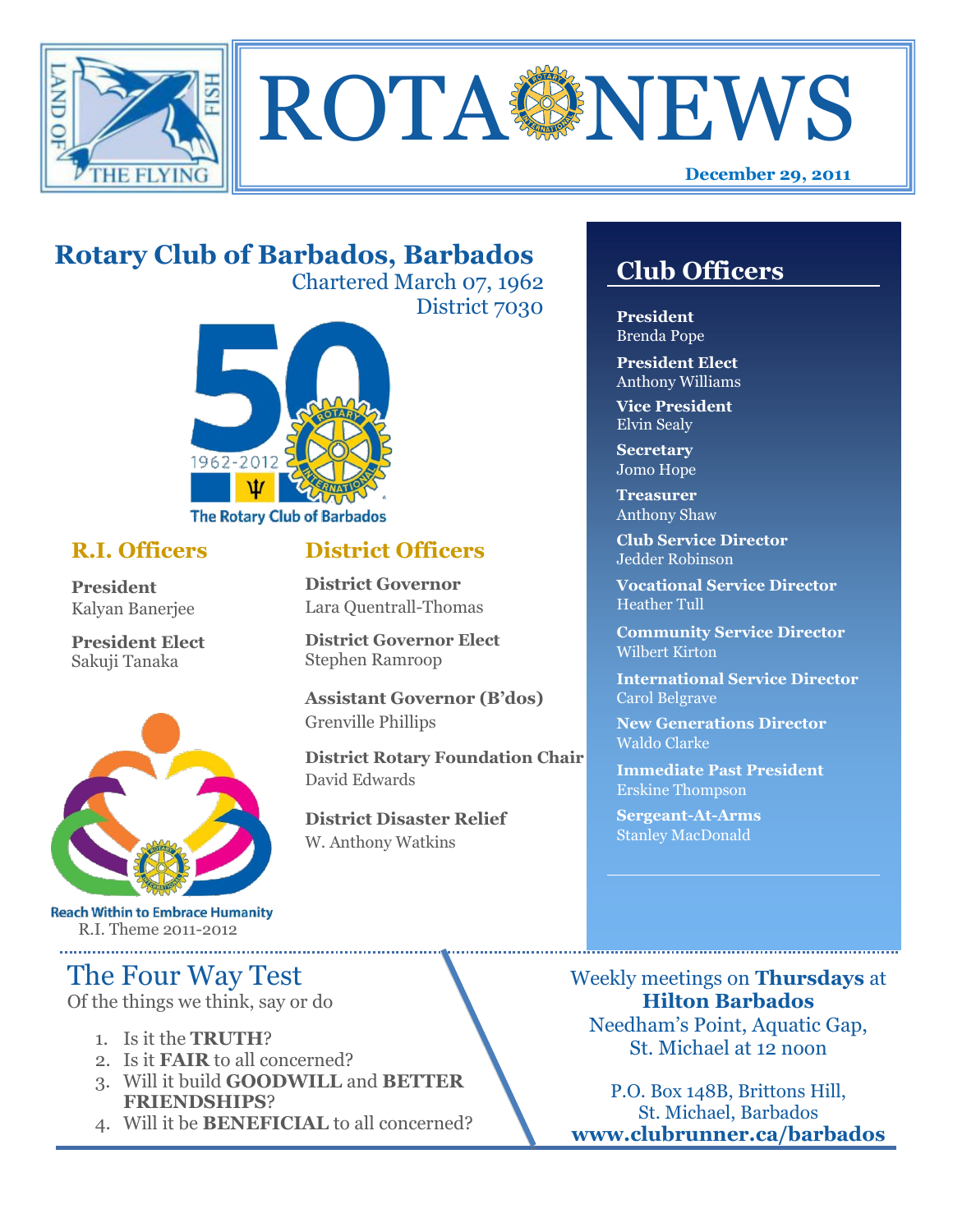

**December 2011 Message from Rotary Trustee Chair**

**Make giving to our Foundation an annual tradition**

*As Rotarians, we often reduce our words to initials. We talk of GSEs. VTTs, NIDs, and PHFs. Our district officers are DGs, DGEs, and DGNs, and in Evanston we have a GS. We have plenty of PDGs and an occasional PRIP. I am sure you could add many more.* 

*This month, I would like to focus on another set of initials: EREY. The words are Every Rotarian, Every Year, and they encourage every one of us to make an annual contribution to our Foundation. Despite the economic problems and the awful natural disasters, our giving to the Annual Programs Fund last year was the second highest in history. Thank you for your confidence that we are building a Foundation that will be stronger and even more effective in the future.* 

*I read a lot of district and zone newsletters, and I smiled at a quote in a recent newsletter from District 7600, in Virginia, USA. In it, Bill Billings talked about how Rotary became more important to him as he became more involved. He went on to say, "These are my brightest days in Rotary because now I am learning what I can do for Rotary. I give to The Rotary Foundation every year because it feels so good." At this point, his sense of humor came through. I am not sure if every country has telemarketing, but if yours does, you will appreciate Bill's next words: "But I also give to the Foundation because it is the best defense against annoying telemarketers. When they call me I simply say, 'I give my money to The Rotary Foundation, but thanks for calling and have a nice day.' Click!"* 

*Bill has made our Rotary Foundation his charity of choice. I hope you will too.* 



# **Meeting Details**

At our Meeting held on Thursday, December 22nd, 2011.

Sgt-at-Arms: **PP Victor Vernandes**

- Fines \$442.00
- Attendance 65%
- Raffles \$234.00

#### **UPCOMING EVENTS**

**Saturday, January 14, 2012** *President's Party at President Brenda's House*

**Saturday, January 28, 2012** *Leadership Training/Forum with 3 clubs at BL&P Training Room from 9am-12pm*

#### **"On the Lighter Side"**

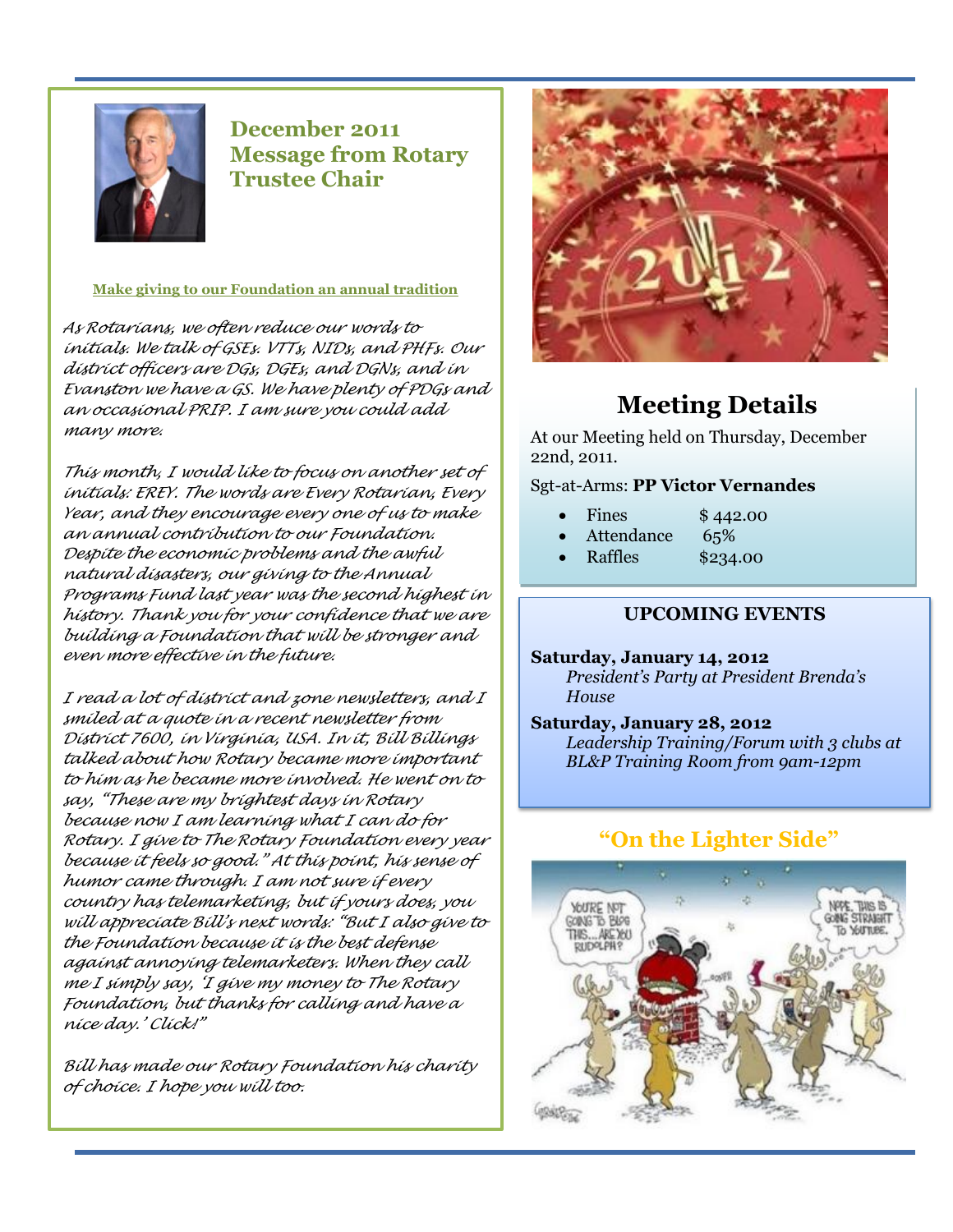# *Rotarians Enjoy a Festive Christmas Lunch*